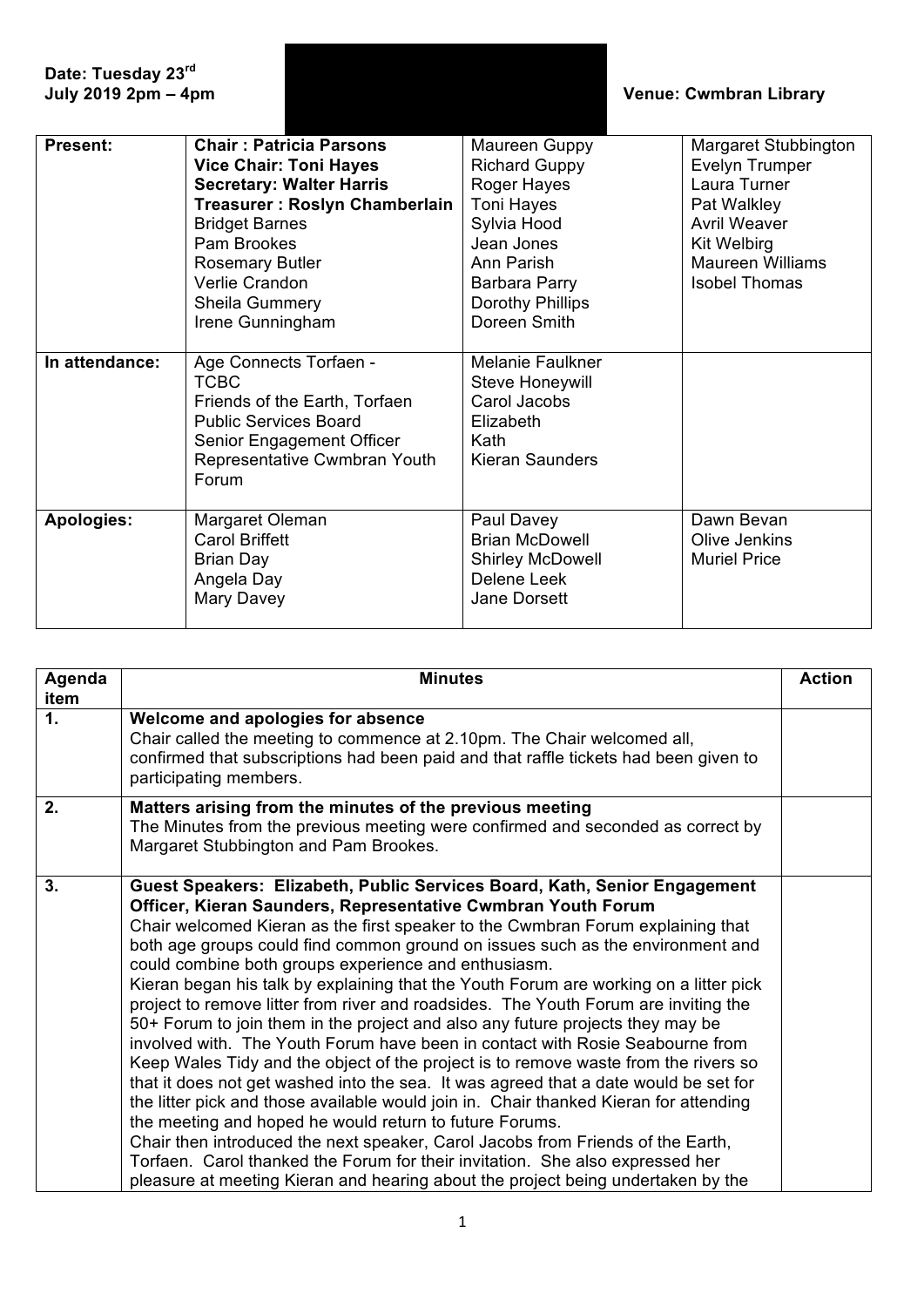Youth Forum. Carol commenced her talk by referring back to the first moon landing 50 years ago and to Buz Aldrin's statement "Earth you are beautiful" and how this epitomises the environment we live in. Carol further explained that Friends of the Earth was formed in 1969 by three ecologists, David Bower, Donald Aitken and Gary Soucie. It became an international network of organisations in 1971 and is now the largest environmental group internationally with 5,000 local activist groups. The organisation was founded in Wales in 1984 and in Torfaen in 1991 to campaign for the fight to keep Sebastopol from development.

The fields alongside the canal are important not just from a social stance as they are often used for "courting" but as a means of recuperation, relaxation and healing. A Community Interest Company has been formed to look after the environment; wet woodlands, ancient woodlands, wildflowers. Vigilance along the canal is required by all users and residents with a willingness to report any concerns. So, what can we do?

Campaign for the protection of bees and other pollinators.

- Encourage sustainable development which includes green spaces. Loss of fields and green spaces does have a detrimental effect on people.
- Renewable energy that causes no damage or pollution.
- Waste management. Carol passed out some cups being made by a local company, The Pure Option, from plant waste products. These cups look like plastic but are compostable and whilst it may take time for them to break down there is no toxic content which would be found in plastic and polystyrene.

Carol then went on to explain the benefits of Integrated Transport Systems to encourage people to use public transport. These benefits include:-

- Continuous , safe, pleasant walkways.
- Safe and clean pavements

CALM is promoting sustainable transport and assisted in the campaign against the M4 relief road.

Carol further advised that she had taken part in a Citizens Science project to monitor nitrous dioxide emissions from vehicles. This involved placing ½ dozen diffusion tubes in different places to gauge the level of pollution. Carol placed one in her garden and others in more public places such as the Roundabout at Sainsburys in Cwmbran and a lamp post outside the Paper Shop in Pontnewynydd. The roundabout came back with a reading of 39.52 and the lamppost 36.8. As the European Union sets a limit of below 40 as safe these are getting very close. Carol then went on to say that everyone can gain knowledge by attending events when free and meeting people to make a difference.

A renewal of Torfaen's local development plan is expected as the current one is due to expire. FoE Torfaen request that the 50+ Forums are involved with this. Whilst houses and work are required there is also a need for clean air and water. Trees absorb pollution and by planting hedges along the roadside's pollution can also be decreased. Reduce grass cutting in public areas to encourage wildlife and the growth of wildflowers. Think globally, act locally. Plant more trees. Take unwanted seedlings from your gardens and pot up to be planted elsewhere, plan, plant and replace.

Carol then moved on to the subject of Fracking whereby water and chemicals are fired into the ground to release gas. This process releases methane into the atmosphere and has resulted in earth tremors.

Carol then opened the discussions for any questions.

**Question:** What about asbestos in Cwmbran. Are people working and living with it? **Response:** A lot of homes built after the War used asbestos in the build and this has caused lung damage to some.

**Comment:** Regarding transport, the Grassroots bus is being stopped in November and lots of older people use this and are petitioning to keep it.

**Response:** The advantage of travelling by bus is that it carries more than one person. Wales is committed to being environmentally friendly .

Chair then suggested that the topic of transport could be discussed in more depth at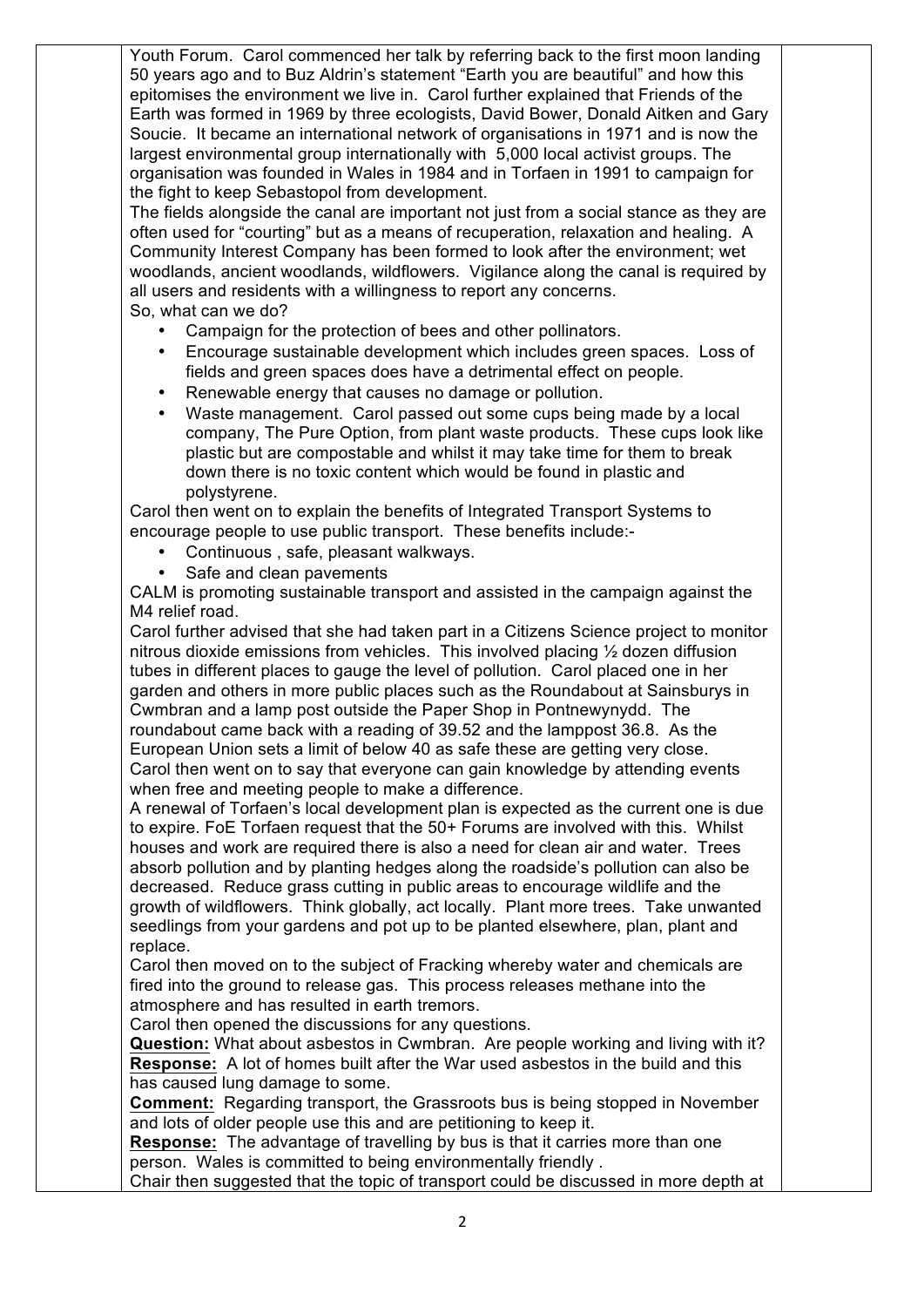|    | future meetings.<br>Question: Do you have a website?<br><b>Response:</b> Yes, I will leave some leaflets and Membership forms for anyone who<br>would like to take them. These have the website and contact details on them.<br><b>Comment:</b> The Earth is a big place and I have read that Japan are starting whaling<br>again and that Brazil are increasing logging. There is even a gun shop in<br>Pontnewynydd.<br><b>Response:</b> Friends of the Earth is an international organisation and it is correct that<br>Japan plan to start up whaling again. There is a lot of work on this subject being<br>done online and campaigns for more trees have been in place for years.<br>Unfortunately, gunmen are forcing out the forest people in order to clear trees.<br><b>Comment:</b> Over the last Century farmers have been a major force in destroying the<br>countryside.<br><b>Response:</b> People have become greedy with fast food and are not prepared to put<br>in the effort to cook fresh food anymore. In the past people did not eat so much.<br>Machinery has taken over from the old methods when horses were used to plough<br>and could not go right to the edges of the field and these edges remained as areas<br>for wildlife.<br>Question Why are people buying bottled water?<br><b>Response:</b> If you do buy bottled water in order to reduce plastic waste you can take<br>the bottle to be refilled wherever you see the refill sign.<br>Carol then advised that FoE Torfaen had recently shown a film about the subject of<br>fracking to which the had invited a number of Councillors. Only one turned up but<br>after the film had been shown the room was silent having seen the consequences of<br>this practice; poisoned water, hair falling out, cancer, cracks in houses.<br>Chair then showed the group a bag made by a member of FoE Torfaen for use when<br>shopping for loose produce. These can be purchased for £1.00 or alternatively you<br>could make your own from some old net curtains or similar. Reduce, Re-use and<br>Recycle.<br>Chair then thanked Carol for attending and for her interesting talk and suggested she<br>could return at another time to talk about bee protection.<br>The raffle was then drawn by Carol. The wining tickets was 254 and was not<br>claimed, Chair then drew ticket 256 which was also not claimed. Chair drew a third<br>ticket, 260 and the prize of £5.00 was won by Toni Hayes.<br>The meeting was then moved on and Chair introduced Kathy, TCBC. Kathy<br>explained that the Council are looking for feedback on residents' services, good or<br>bad. She advised that comments can be left online or alternatively she would leave<br>some hard copies for anyone wishing to complete and return.<br>Kathy also encouraged people to join the Youth Forum in the litter pick and she will<br>liaise with Steve Honeywill regarding numbers of attendees from the Youth Forum<br>and possible dates in August. |           |
|----|-----------------------------------------------------------------------------------------------------------------------------------------------------------------------------------------------------------------------------------------------------------------------------------------------------------------------------------------------------------------------------------------------------------------------------------------------------------------------------------------------------------------------------------------------------------------------------------------------------------------------------------------------------------------------------------------------------------------------------------------------------------------------------------------------------------------------------------------------------------------------------------------------------------------------------------------------------------------------------------------------------------------------------------------------------------------------------------------------------------------------------------------------------------------------------------------------------------------------------------------------------------------------------------------------------------------------------------------------------------------------------------------------------------------------------------------------------------------------------------------------------------------------------------------------------------------------------------------------------------------------------------------------------------------------------------------------------------------------------------------------------------------------------------------------------------------------------------------------------------------------------------------------------------------------------------------------------------------------------------------------------------------------------------------------------------------------------------------------------------------------------------------------------------------------------------------------------------------------------------------------------------------------------------------------------------------------------------------------------------------------------------------------------------------------------------------------------------------------------------------------------------------------------------------------------------------------------------------------------------------------------------------------------------------------------------------------------------------------------------------------------------------------------------------------------------------------------------------------------------------------------------------------------------------------------------------------------------------------------------------------------------------------|-----------|
| 4. | <b>Chairs Report: Patricia Parsons</b><br>Chair advised that a grant of money to fund coach trips had been granted by the<br>Community Council. She and Ros Chamberlain will collect tghis on 31 <sup>st</sup> July.<br>Chair confirmed that she, Ros Chamberlain and Melanie Faulkner had now met up<br>and updated members contact details and preferences for receipt of future Minutes.<br>She also confirmed that bus passes will be renewed automatically if they have been<br>used recently.<br>Chair then encouraged as many members as possible to attend the August meeting<br>and this would be the AGM. She confirmed that all parties were happy to stand<br>again for re-election. Anyone wishing to stand please contact Melanie Faulkner, Age<br>Connects Torfaen. MF will also produce some voting slips to bring to the next<br>meeting.<br>Chair confirmed that Kathy Lye, Age Cymru will be attending as Guest Speaker at<br>the next meeting.<br>Treasurers monthly report -<br>June Subs - £39.00.                                                                                                                                                                                                                                                                                                                                                                                                                                                                                                                                                                                                                                                                                                                                                                                                                                                                                                                                                                                                                                                                                                                                                                                                                                                                                                                                                                                                                                                                                                                                                                                                                                                                                                                                                                                                                                                                                                                                                                                              | <b>MF</b> |
|    | Rent - £20.00.                                                                                                                                                                                                                                                                                                                                                                                                                                                                                                                                                                                                                                                                                                                                                                                                                                                                                                                                                                                                                                                                                                                                                                                                                                                                                                                                                                                                                                                                                                                                                                                                                                                                                                                                                                                                                                                                                                                                                                                                                                                                                                                                                                                                                                                                                                                                                                                                                                                                                                                                                                                                                                                                                                                                                                                                                                                                                                                                                                                                        |           |